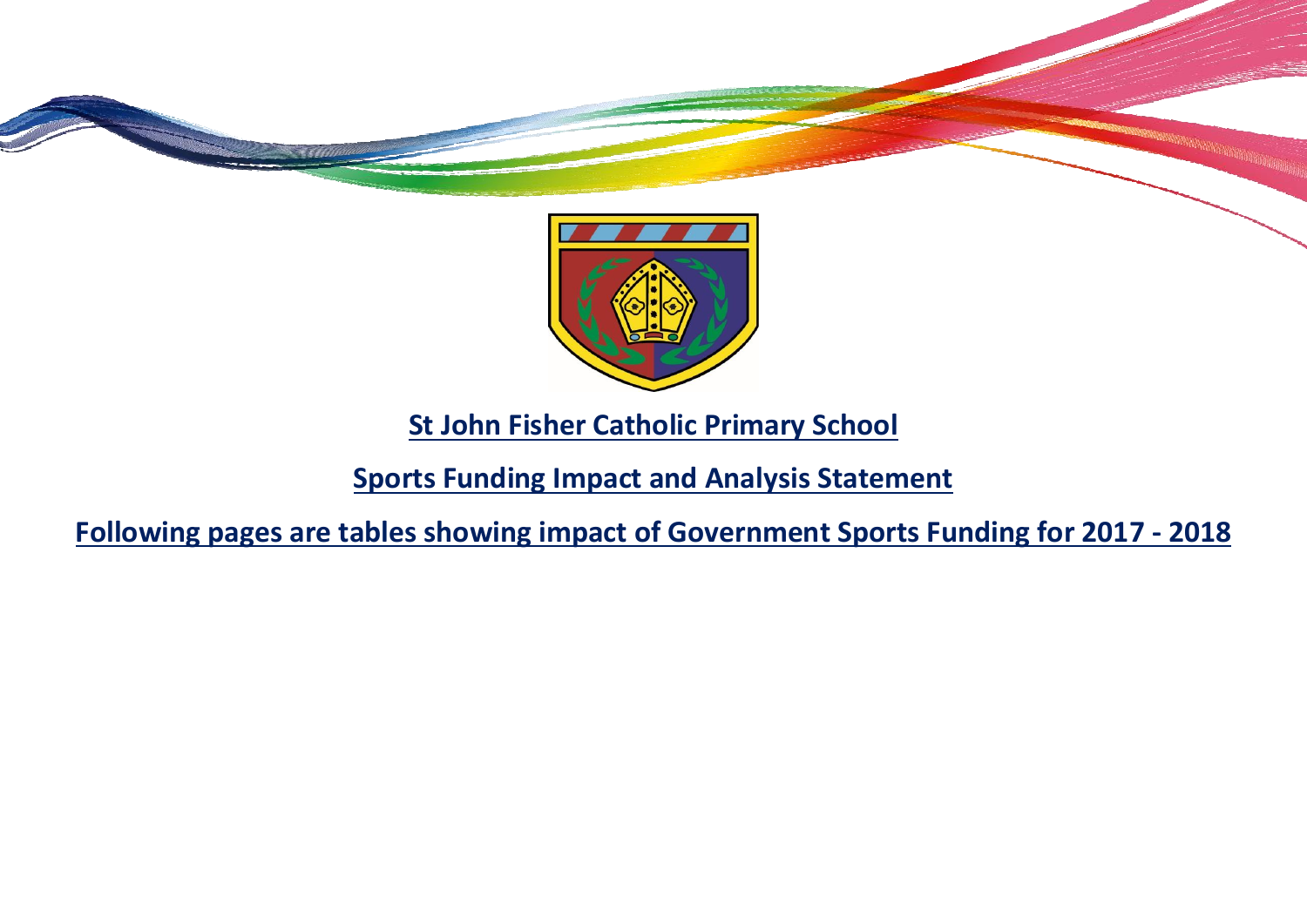## **Background:**

The Government has provided funding until 2020 to provide new, substantial primary school sport funding. This funding is being jointly provided by the Department for Education, Health and Culture, Media and Sport, and will see money going directly to primary school Headteachers to spend on improving the quality of sport and PE for all their children.

The sport funding can only be spent on sport and PE provision in schools. OFSTED will play a significant role in ensuring that schools target this funding in areas which will lead to clear outcomes in raising standards and opportunities in PE and school sport for all children throughout the Primary Phase. All schools receive a lump sum of £16,000 plus an additional £10 per pupil. We are proud of the PE curriculum and sporting opportunities that we have on offer at St John Fisher Catholic Primary School. We believe that the purpose of Physical Education is to inspire and motivate all children to be active in their lives, enabling them to become physically confident. The importance of living a healthy lifestyle and taking regular exercise needs to be encouraged, alongside the teaching of key fundamental skills. We believe that children should have opportunities to apply the skills they have learnt in competitive situations, either within teams or individually. As a result, key values, including team work, resilience, determination and fair play, can be taught and promoted in an active way. We believe these key values are vital for pupils' development because lots of these are transferable skills, which can be applied to wider life experiences. Furthermore, we believe that PE plays a fundamental role in educating the whole student. Research supports the importance of movement in educating both mind and body. It also helps the children to make informed choices and understand the value of leading a physically active lifestyle. The benefits of physical education can affect both academic learning and physical activity patterns. The healthy, physically active child is more likely to be academically motivated, alert and successful. In the pre-school and primary years, active play may be positively related to motor abilities and cognitive development. We believe that quality physical education teaching is essential in developing motor skills, physical fitness and understanding of concepts that foster lifelong healthy lifestyles.

At St John Fisher Catholic Primary School, we ensure that the children receive the highest quality of teaching during their PE sessions. We strive to improve children's ability and skills in sport as well as having a significant impact on the overall fitness and well-being of the children. We aim for all children to develop positive attitudes towards physical activity ensuring all lessons are accessible by providing a range of different activities to challenge every pupil. We believe in challenging ourselves to always strive to be our best and use our God-given talents to their full potential; we endeavour to instil this personal challenge in our children.

> **St John Fisher Catholic Primary School** Kineton Road, Coventry, West Midlands, CV2 3NR **t**: 02476 443333 **e**: admin@st-johnfisher.coventry.sch.uk **w**: st-johnfisher.coventry.sch.uk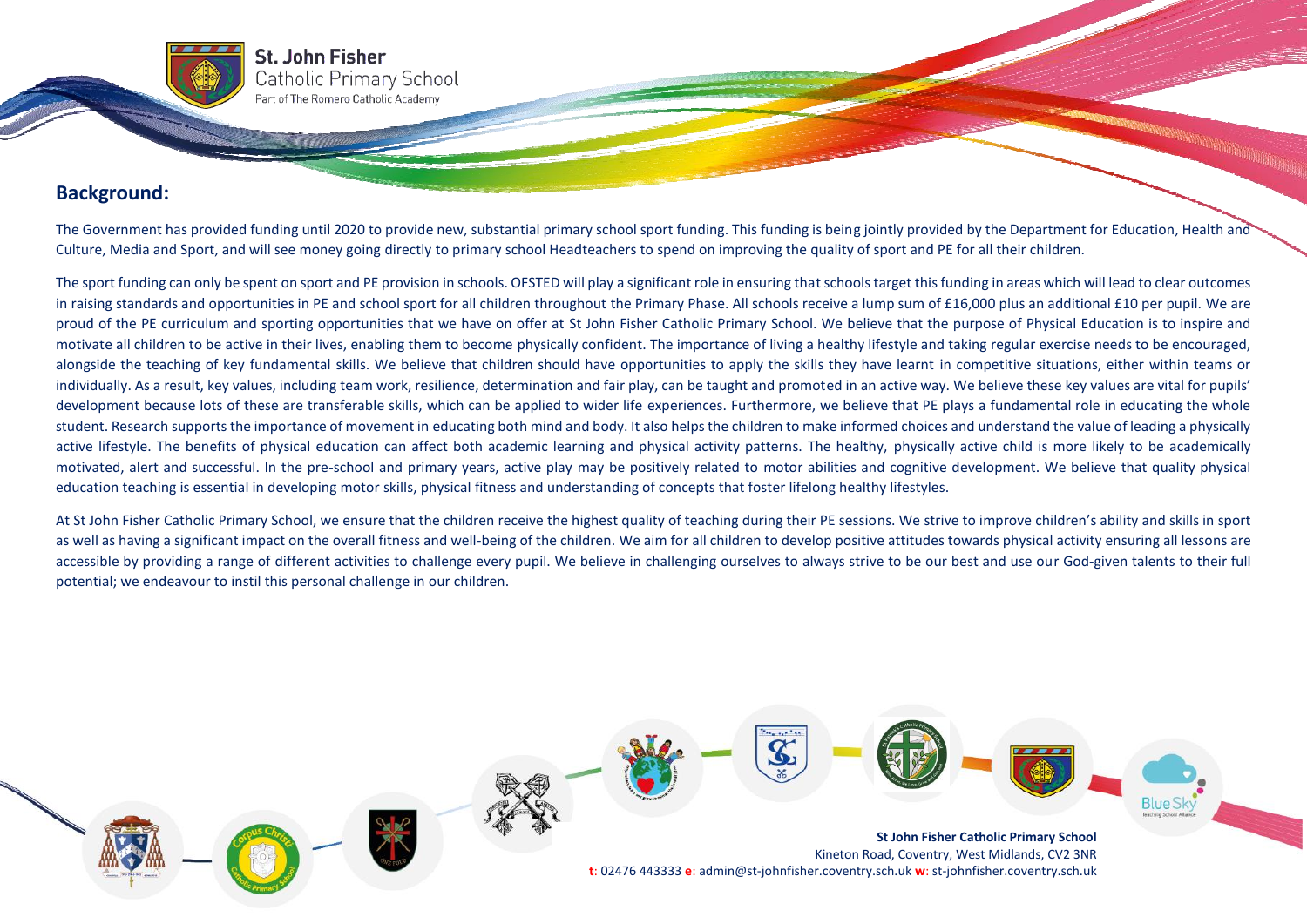¥

## **Primary PE & Sport Premium Indicators**

| <b>Academic Year</b><br>September 2017 - August 2018                                                                                                                                                                                                             |                                                                                                                                                                                                                                                                                                                                                                  |                                                                        |                                                                                                                                                                                                                                                                                                                                                                                                      | <b>Total Fund Allocated</b><br>£19,500.00                                                                                                                                          |
|------------------------------------------------------------------------------------------------------------------------------------------------------------------------------------------------------------------------------------------------------------------|------------------------------------------------------------------------------------------------------------------------------------------------------------------------------------------------------------------------------------------------------------------------------------------------------------------------------------------------------------------|------------------------------------------------------------------------|------------------------------------------------------------------------------------------------------------------------------------------------------------------------------------------------------------------------------------------------------------------------------------------------------------------------------------------------------------------------------------------------------|------------------------------------------------------------------------------------------------------------------------------------------------------------------------------------|
| Key Indicator 1: Engagement of all pupils in regular physical activity                                                                                                                                                                                           | Percentage of total<br>allocation                                                                                                                                                                                                                                                                                                                                |                                                                        |                                                                                                                                                                                                                                                                                                                                                                                                      |                                                                                                                                                                                    |
| School Focus with clarity on                                                                                                                                                                                                                                     | Actions to achieve                                                                                                                                                                                                                                                                                                                                               | Funding                                                                | Evidence & Impact:                                                                                                                                                                                                                                                                                                                                                                                   | Sustainability and                                                                                                                                                                 |
| intended impact on pupils:                                                                                                                                                                                                                                       |                                                                                                                                                                                                                                                                                                                                                                  | Allocated:                                                             |                                                                                                                                                                                                                                                                                                                                                                                                      | suggested next steps:                                                                                                                                                              |
| Pupils' fitness levels will<br>increase.<br>Increase levels of<br>concentration at the beginning<br>of the day - with pupils ready<br>to learn.<br><b>External Consultant to support</b><br>PE in the implementation and<br>development of Fitness<br>Passports. | Ensure mile line is<br>maintained in all<br>weathers. Some repairs<br>to be made.<br>KS2 to timetable mile run<br>at least three times per<br>week.<br>KS1 to complete Mile<br>Run 1 x per week from<br>Spring Term<br>All pupils in KS2 to<br>complete physical fitness<br>test and record in<br>passport.<br>Physical test to be<br>repeated in Summer<br>2018 | £1500<br>£750 (Consultant)<br>£1000 (supply costs to<br>release staff) | All classes have regularly<br>complete Mile Run in all<br>weathers.<br>Staff report increase in pupils'<br>levels of concentration.<br>Pupil voice suggest some find<br>Mile Run a challenge, the vast<br>majority enjoy it.<br><b>External Consultant trained</b><br>members of staff on how to<br>conduct fitness tests.<br>100% of pupils have taken in<br>test and results have been<br>recorded | Continue to maintain track<br>and enhance with signage.<br><b>Research Fitness Passport</b><br>App. Ensure Class Teachers<br>refer to results and target<br>groups during lessons. |

 $\overline{\mathcal{C}}$ 



**St John Fisher Catholic Primary School** Kineton Road, Coventry, West Midlands, CV2 3NR **t**: 02476 443333 **e**: admin@st-johnfisher.coventry.sch.uk **w**: st-johnfisher.coventry.sch.uk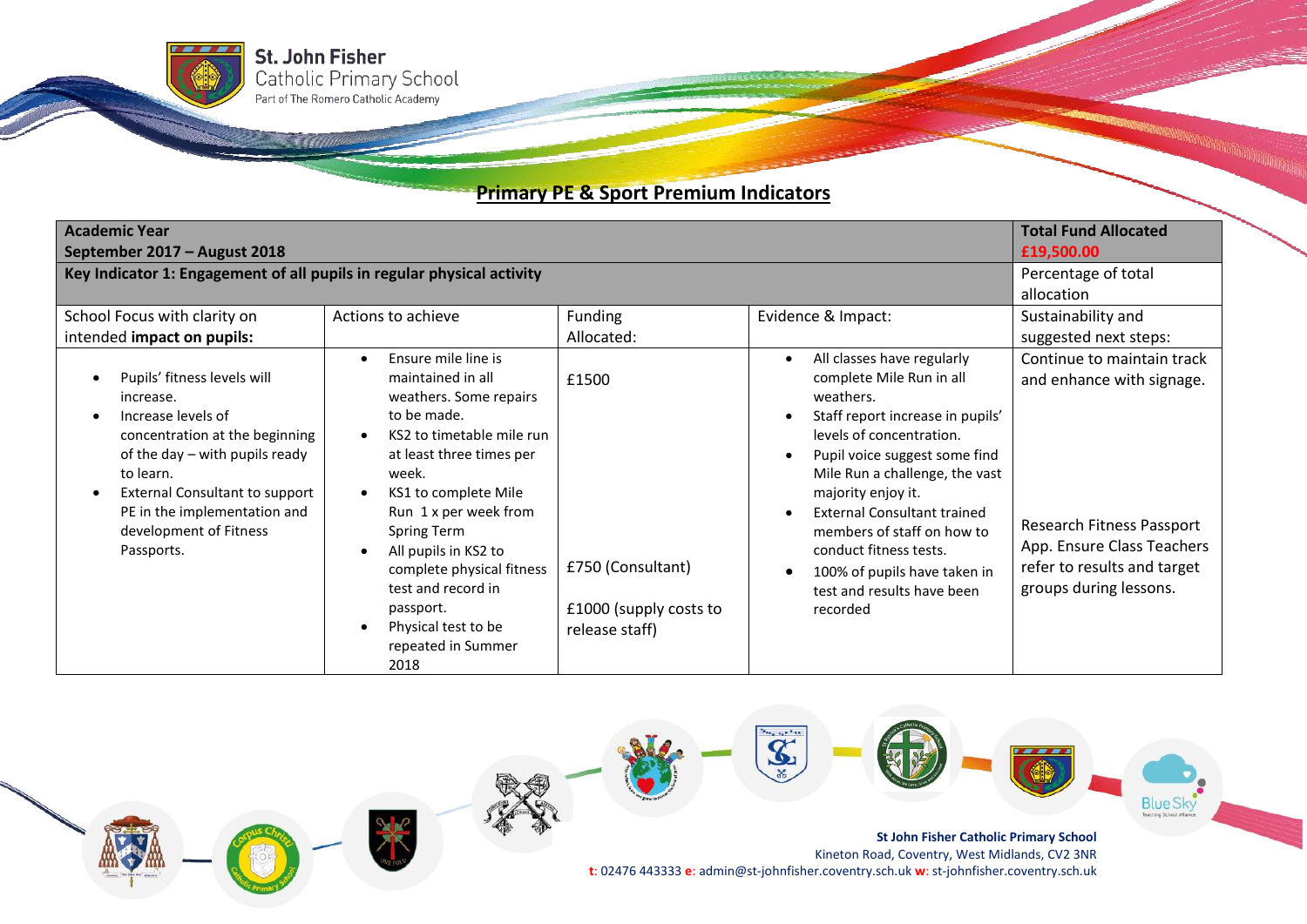| Key Indicator 2: The profile of PE & Sport being raised across the school as a tool for whole school improvement       |                                                                                                                                                                                        |                       |                                                                                                                                       | Percentage of total<br>allocation                                                                    |
|------------------------------------------------------------------------------------------------------------------------|----------------------------------------------------------------------------------------------------------------------------------------------------------------------------------------|-----------------------|---------------------------------------------------------------------------------------------------------------------------------------|------------------------------------------------------------------------------------------------------|
| School Focus with clarity on<br>intended impact on pupils:                                                             | Actions to achieve                                                                                                                                                                     | Funding<br>Allocated: | Evidence & Impact:                                                                                                                    | Sustainability and<br>suggested next steps:                                                          |
| All members of the<br>community understand the<br>importance of physical<br>activity.<br>Adults to be good role models | Purchase all staff PE kit -<br>t-shirt and sweat shirt<br>with SJF logo.<br>Signpost children and<br>families to local clubs -<br>e.g. football, rugby etc.<br>'Let's Get Active Week' | £700<br>£600          | All members of staff wear kits for PE<br>and sporting events; this has raised<br>the profile for PE and adults set a good<br>example. | Rolling programme for new<br>staff to ensure all have the<br>correct kit.<br>Let's Get Active Week - |
|                                                                                                                        | promotion day. Lessons<br>on health lifestyles and<br>range of physical activity<br>across school.                                                                                     |                       | Not completed during this academic<br>year.                                                                                           | Summer 2019                                                                                          |

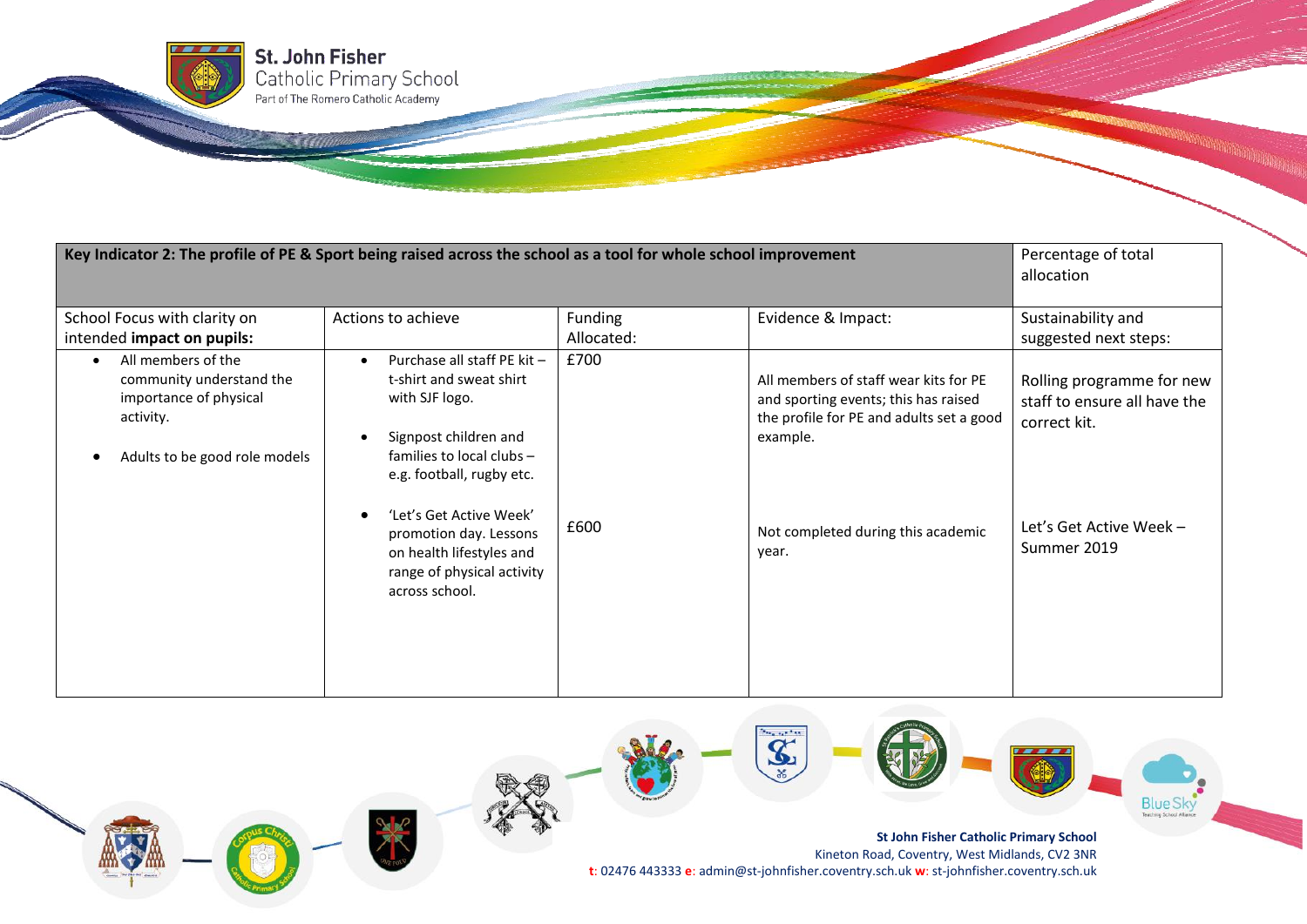| Key Indicator 3: Increased confidence, knowledge and skills of all staff in teaching PE and Sport                                                                                                             |                                                                                                                                                                                                  |                       |                                                                                                                                                                                                                                                                                                                                                                                                                                                                                                              | Percentage of total<br>allocation                                                                                    |
|---------------------------------------------------------------------------------------------------------------------------------------------------------------------------------------------------------------|--------------------------------------------------------------------------------------------------------------------------------------------------------------------------------------------------|-----------------------|--------------------------------------------------------------------------------------------------------------------------------------------------------------------------------------------------------------------------------------------------------------------------------------------------------------------------------------------------------------------------------------------------------------------------------------------------------------------------------------------------------------|----------------------------------------------------------------------------------------------------------------------|
| School Focus with clarity on<br>intended impact on pupils:                                                                                                                                                    | Actions to achieve                                                                                                                                                                               | Funding<br>Allocated: | Evidence & Impact:                                                                                                                                                                                                                                                                                                                                                                                                                                                                                           | Sustainability and<br>suggested next steps:                                                                          |
| Pupils will benefit from well<br>planned and engaging PE<br>lessons which show a good<br>level of challenge for all.<br>All Teaching Staff to attend<br>CPD re: Orienteering using our<br>outdoor environment | <b>External Consultant to</b><br>work alongside<br>Teachers in the<br>planning and<br>implementation of PE<br>lessons.<br>All Class will teach<br>element of<br>orienteering during<br>the year. | £2600<br>£200         | Staff questionnaire<br>highlighted areas of strength<br>and areas for development.<br><b>Consultant supported NQTs</b><br>and other members of<br>teaching staff with preparing<br>and delivering quality PE<br>lessons.<br>Staff were overwhelmingly<br>positive about the quality of<br>CPD they have received.<br>Schemes of Work firmly in<br>place for all Year groups.<br>Pupil Voice shows that the<br>vast majority of pupils are<br><b>Brown Fire</b><br>$\mathbf{C}$<br>positive about PE lessons. | Continue rolling<br>programme of CPD.<br>Evaluate use of schemes of<br>work.<br>Blue Sky<br>Teaching School Alliance |
|                                                                                                                                                                                                               |                                                                                                                                                                                                  |                       | <b>St John Fisher Catholic Primary School</b>                                                                                                                                                                                                                                                                                                                                                                                                                                                                |                                                                                                                      |

Kineton Road, Coventry, West Midlands, CV2 3NR **t**: 02476 443333 **e**: admin@st-johnfisher.coventry.sch.uk **w**: st-johnfisher.coventry.sch.uk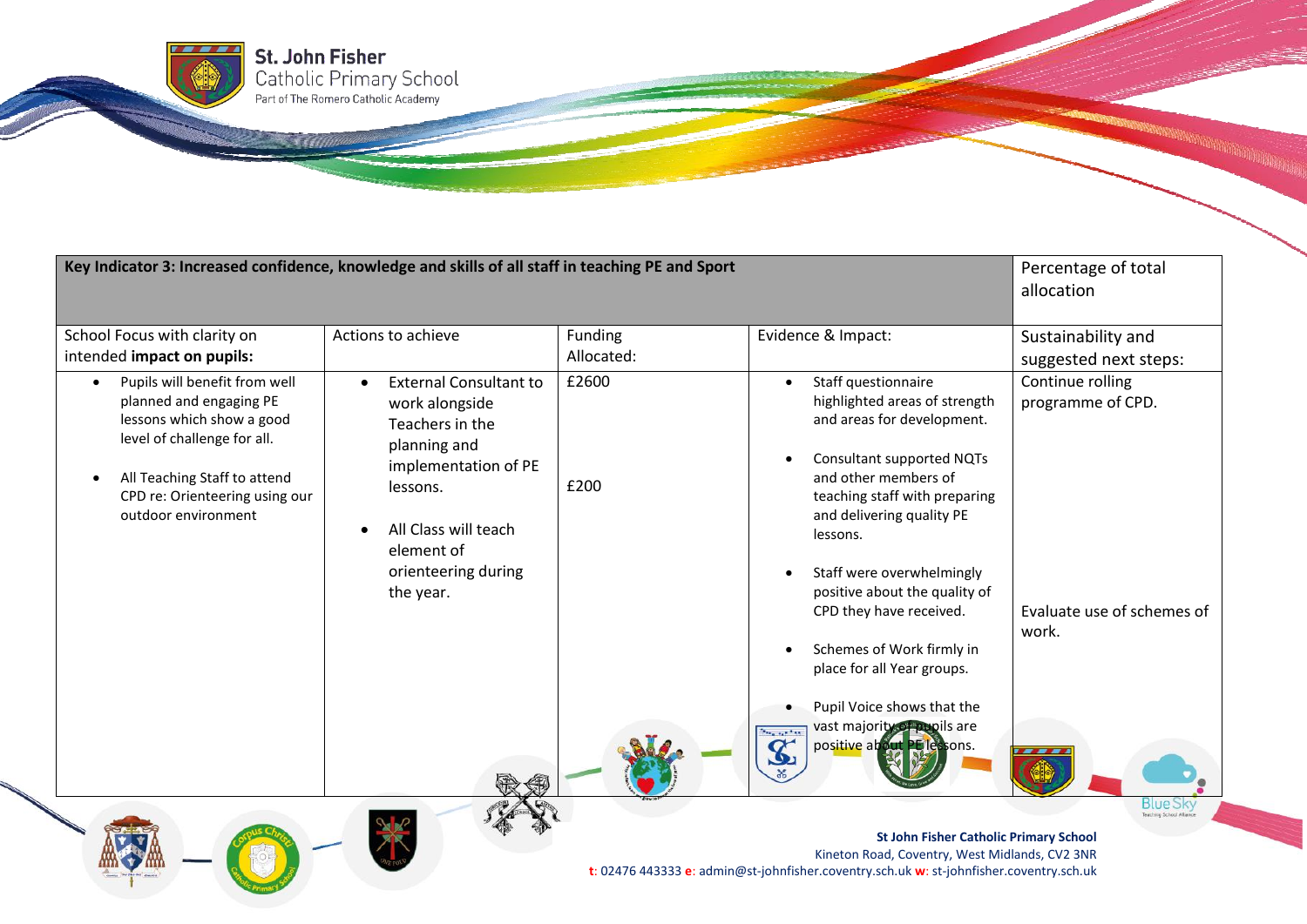

| Key Indicator 4: Broader experience of a range of sports and activities offered to all pupils                                                                                                                                                     | Percentage of total<br>allocation                                                                      |                       |                                                                                                                                                                                                                                                                                                                                                     |                                                                                                                                                                                                                                                |
|---------------------------------------------------------------------------------------------------------------------------------------------------------------------------------------------------------------------------------------------------|--------------------------------------------------------------------------------------------------------|-----------------------|-----------------------------------------------------------------------------------------------------------------------------------------------------------------------------------------------------------------------------------------------------------------------------------------------------------------------------------------------------|------------------------------------------------------------------------------------------------------------------------------------------------------------------------------------------------------------------------------------------------|
| School Focus with clarity on<br>intended impact on pupils                                                                                                                                                                                         | Actions to achieve                                                                                     | Funding<br>Allocated: | Evidence & Impact:                                                                                                                                                                                                                                                                                                                                  | Sustainability and<br>suggested next steps:                                                                                                                                                                                                    |
| Enhance lunchtime<br>provision by providing PE<br>Coaches.<br>Pupils will have access to a<br>range of activities during<br>the lunch hour 2 x per week<br>Pupils to have opportunities<br>to work as part of a team<br>and develop basic skills. | Game On coaches to<br>be employed 4 x per<br>week.<br>Pupil Voice - positive<br>feedback from children | £5500                 | Pupil Voice shows<br>that the vast<br>majority of pupils<br>are positive about<br>lunchtime activities.<br>An increasing<br>number of pupils<br>are more active<br>during the lunch<br>hour.<br>Feedback from<br>Lunchtime<br>Supervisors has<br>been very positive<br>Most pupils have<br>enjoyed the<br>opportunity to work<br>as part of a team. | Develop<br>$\bullet$<br><b>Playground Leaders</b><br>and encourage<br>pupil<br>independence<br>during break time<br>activity.<br>Ensure lunchtime<br>activities are<br>accessible to all<br>pupils and provide<br>for a range of<br>interests. |

**MANAHAMANAHAMANA** 

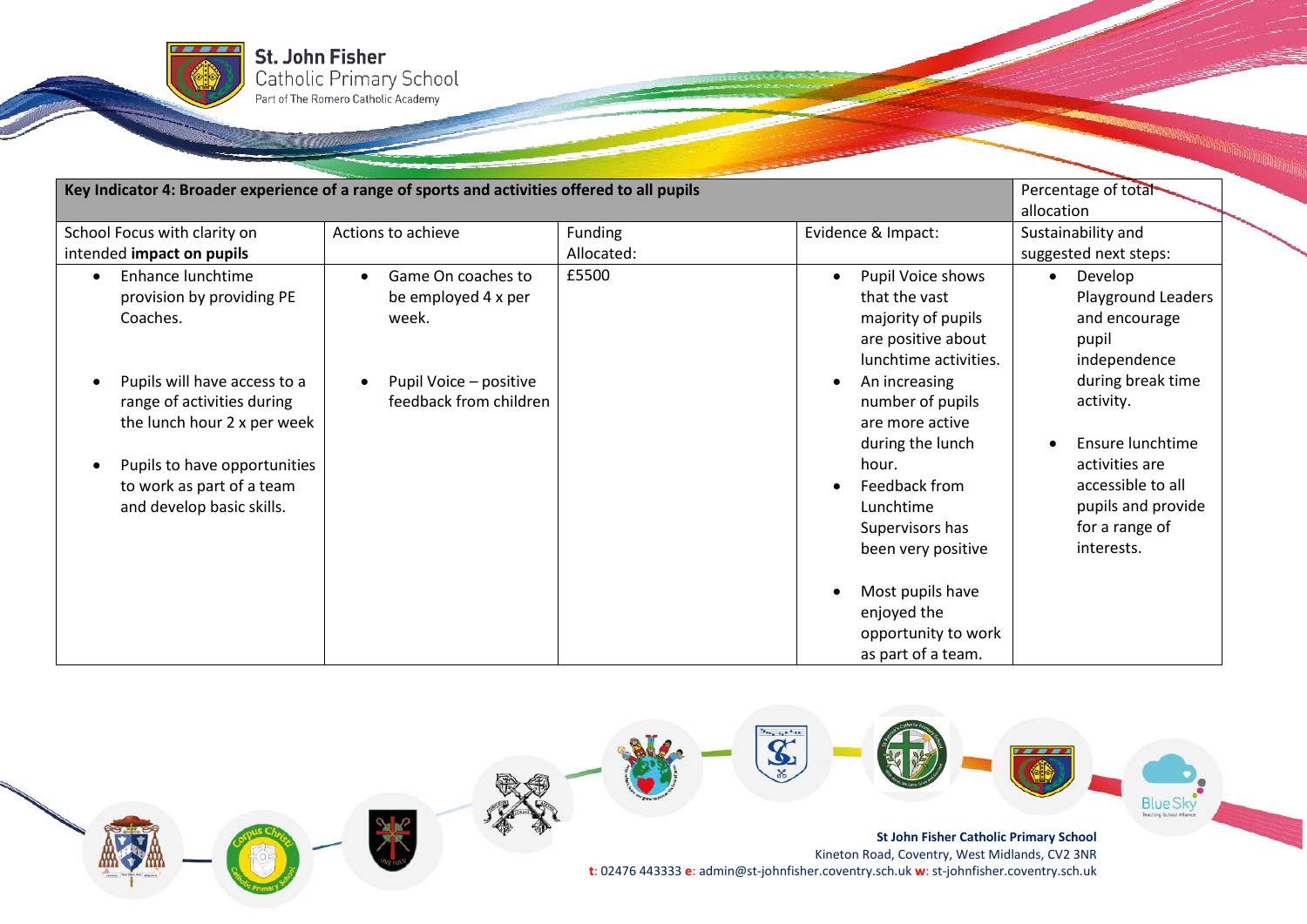| Key Indicator 5: Increased participation in competitive sport               |                                                                                          |            |                                                                                                                                                                       | Percentage of total<br>allocation                                   |
|-----------------------------------------------------------------------------|------------------------------------------------------------------------------------------|------------|-----------------------------------------------------------------------------------------------------------------------------------------------------------------------|---------------------------------------------------------------------|
| School Focus with clarity on                                                | Actions to achieve                                                                       | Funding    | Evidence & Impact:                                                                                                                                                    | Sustainability and                                                  |
| intended impact on pupils:                                                  |                                                                                          | Allocated: |                                                                                                                                                                       | suggested next steps:                                               |
| All pupils encouraged to<br>$\bullet$<br>take part in competitive<br>sport. | Participation in all<br><b>Catholic School Sports</b><br>Association and<br>competitions | £60        | More pupils<br>participate in<br>competitive sports<br>across KS2. This year<br>pupils won the city                                                                   | Introduce KS1 to<br>competitive sport -<br>through School<br>Games. |
|                                                                             | Minibus to be leased<br>to assist with transport<br>for away fixtures and<br>events      | £5000      | swimming gala.<br>Minibus is used to<br>transport pupils to<br>and from venues,<br>within and outside<br>of school time. This<br>ensures all pupils<br>can take part. |                                                                     |

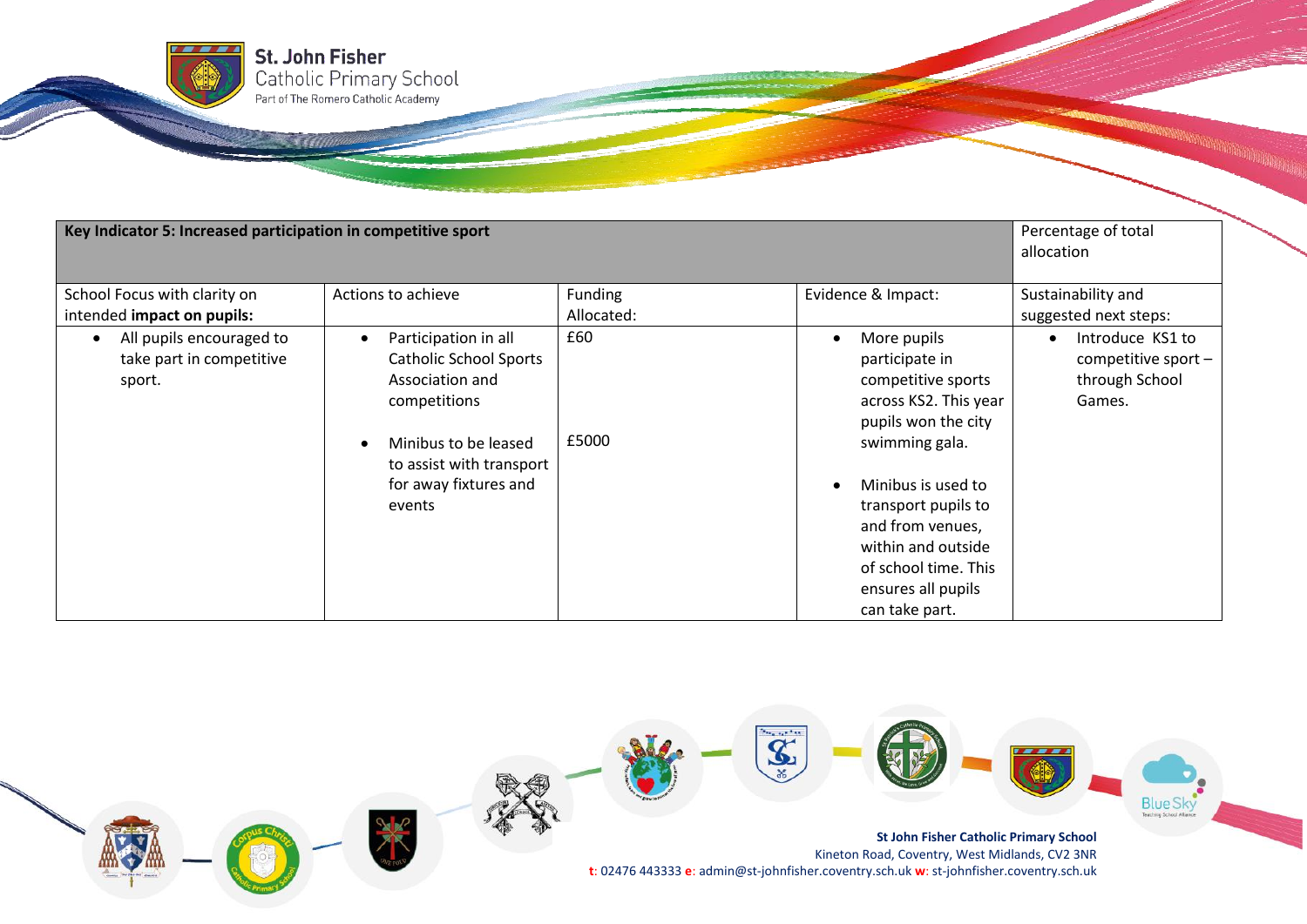| Key Indicator 6: Broader experience of a range of sports and activities offered to all pupils. |                                                                                                                                                                                                                                                                                                                        |                        |                                                                                                                                                                                                                                                                                   | Percentage of total<br>allocation                                                                 |
|------------------------------------------------------------------------------------------------|------------------------------------------------------------------------------------------------------------------------------------------------------------------------------------------------------------------------------------------------------------------------------------------------------------------------|------------------------|-----------------------------------------------------------------------------------------------------------------------------------------------------------------------------------------------------------------------------------------------------------------------------------|---------------------------------------------------------------------------------------------------|
| Increase participation rates in after<br>school activity.                                      | To continue to provide a range<br>of sporting club activities after<br>school and purchase new<br>resources.<br>Introduce clubs before school.<br>Consider barriers for<br>Disadvantaged Pupils - give<br>support to access clubs where<br>appropriate<br>All children in Year 5 take part<br>in Bike ability Project. | £1000<br>£1500<br>£500 | There was good<br>participation in a<br>range of sporting<br>activities across KS2.<br>Registers are used<br>as evidence<br>Increased % of PP<br>pupils attending<br>sporting activities<br>All Year 5 pupils are<br>now able to ride a<br>bike and use it<br>safely on the road. | Increase opportunities for<br>clubs for KS1 and lower KS2<br>pupils.<br>Focus on Girls upper KS2. |